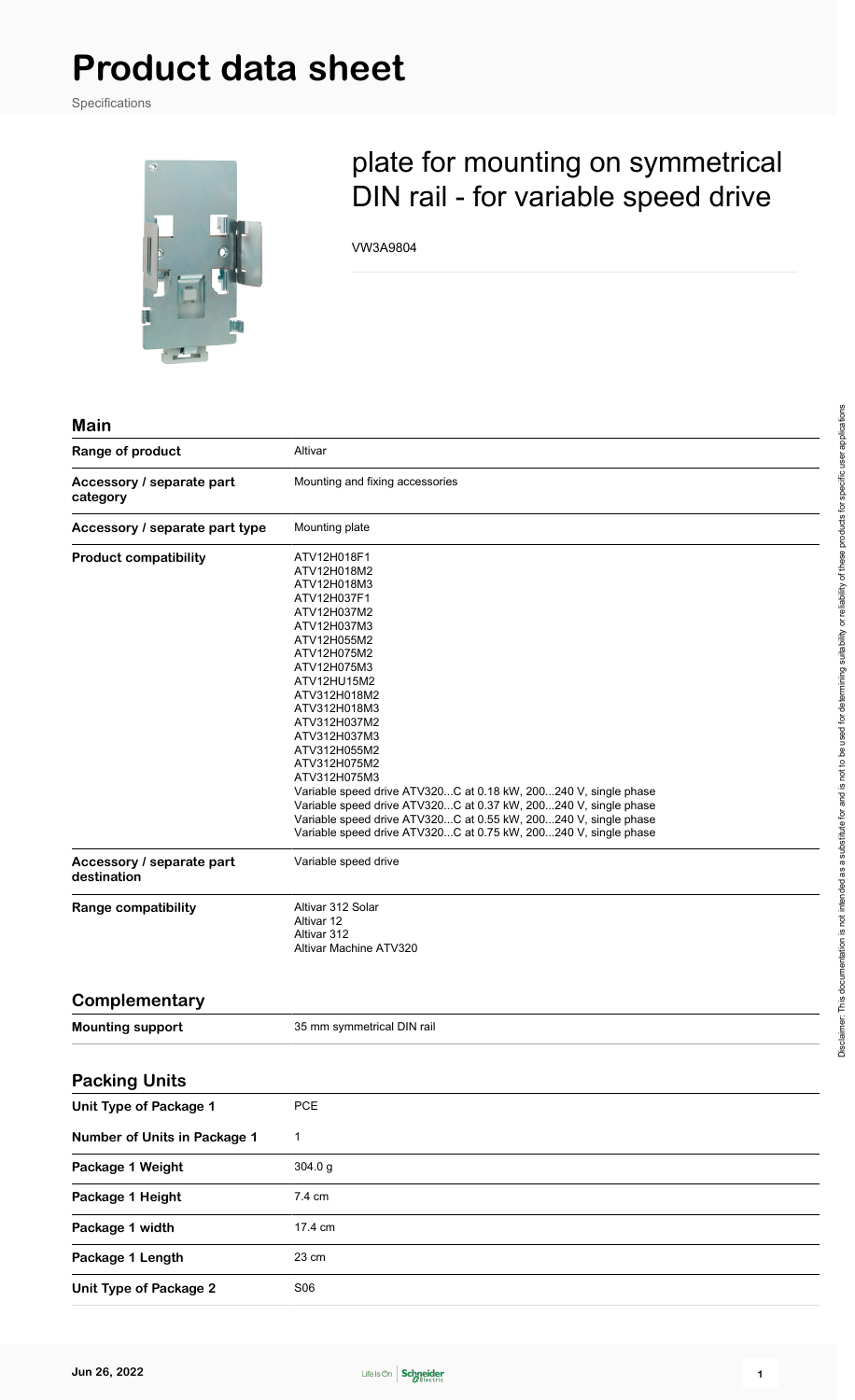| <b>Number of Units in Package 2</b> | 50       |
|-------------------------------------|----------|
| Package 2 Weight                    | 28.55 kg |
| Package 2 Height                    | 73.5 cm  |
| Package 2 width                     | 60 cm    |
| Package 2 Length                    | 80 cm    |

| <b>Offer Sustainability</b>       |                                                                                                                                                                                                                                                       |  |
|-----------------------------------|-------------------------------------------------------------------------------------------------------------------------------------------------------------------------------------------------------------------------------------------------------|--|
| <b>REACh Regulation</b>           | <b>REACh Declaration</b>                                                                                                                                                                                                                              |  |
| <b>REACh free of SVHC</b>         | Yes                                                                                                                                                                                                                                                   |  |
| <b>EU RoHS Directive</b>          | Pro-active compliance (Product out of EU RoHS legal scope)<br><b>EU RoHS Declaration</b>                                                                                                                                                              |  |
| <b>Mercury free</b>               | Yes                                                                                                                                                                                                                                                   |  |
| <b>RoHS</b> exemption information | <b>Yes</b>                                                                                                                                                                                                                                            |  |
| <b>China RoHS Regulation</b>      | <b>China RoHS declaration</b>                                                                                                                                                                                                                         |  |
| California proposition 65         | WARNING: This product can expose you to chemicals including: Lead and lead compounds, which is<br>known to the State of California to cause cancer and birth defects or other reproductive harm. For more<br>information go to www.P65Warnings.ca.gov |  |
|                                   |                                                                                                                                                                                                                                                       |  |

#### **Contractual warranty**

**Warranty** 18 months